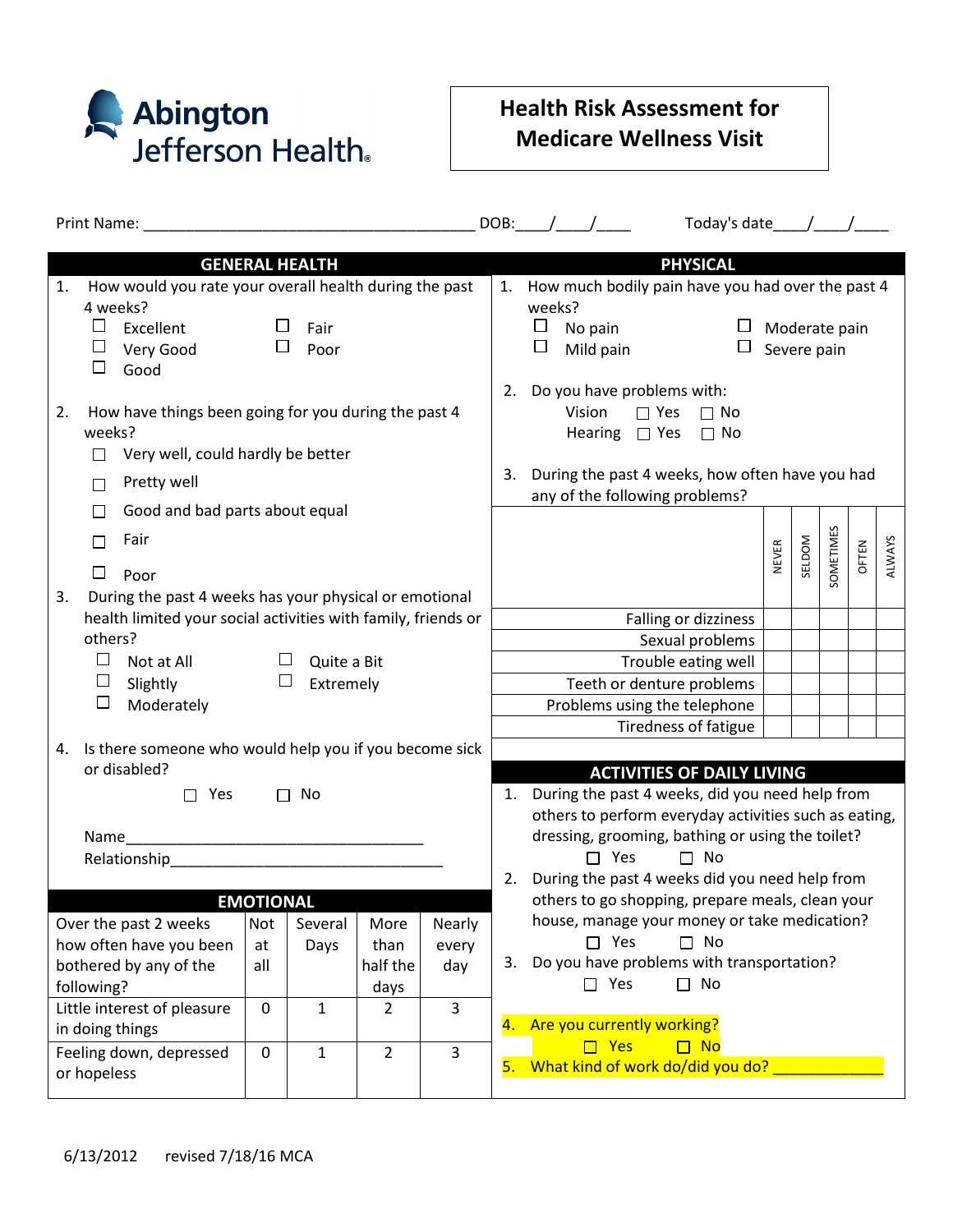| <b>SAFETY</b>                                                                               | <b>LIFESTYLE - HABITS</b>                                                                       |  |  |  |  |
|---------------------------------------------------------------------------------------------|-------------------------------------------------------------------------------------------------|--|--|--|--|
| 1. Do you always fasten your seat belt when in a car?                                       | 1. Are you a smoker?                                                                            |  |  |  |  |
| $\Box$ No<br>$\Box$ Yes                                                                     | $\Box$ No                                                                                       |  |  |  |  |
| 2. Have you had any recent falls?                                                           | $\Box$ Yes and I am considering quitting                                                        |  |  |  |  |
| $\Box$ Yes<br>$\Box$ No                                                                     | $\Box$ Yes, but I'm not ready to quit                                                           |  |  |  |  |
| 3. Check any of the following items that you have in your                                   | Do you live with smokers?                                                                       |  |  |  |  |
| home:                                                                                       | $\Box$ Yes<br>$\Box$ No                                                                         |  |  |  |  |
| <b>Stairs</b><br>Night light in the<br>П<br>□                                               | 2. In an average week, how many days do you drink                                               |  |  |  |  |
| Handrails on stairs<br>bathroom<br>$\Box$                                                   | any alcohol?<br># of days ________________                                                      |  |  |  |  |
| Handrails in the shower or bath $\Box$ Throw rugs<br>$\Box$                                 | 3. How often do you drink the following amounts:                                                |  |  |  |  |
| <b>NUTRITION</b>                                                                            | more than 2 drinks for men; more than                                                           |  |  |  |  |
| 1. In the past 7 days how many servings of fruits and                                       | 1 drink for women?                                                                              |  |  |  |  |
| vegetables did you typically eat each day?                                                  | $\Box$ About once a week<br>$\Box$<br>Never or rarely                                           |  |  |  |  |
| # of servings                                                                               | Less than once a week<br>$\Box$<br>⊔<br>More than once a                                        |  |  |  |  |
| 2. In the past 7 days how many servings of high fiber or                                    | week                                                                                            |  |  |  |  |
| whole grain foods did you typically eat each day?                                           | 4. Do you live with anyone who misuses/abuses                                                   |  |  |  |  |
| # of servings __________                                                                    | alcohol or drugs?                                                                               |  |  |  |  |
| 3. In the past 7 days how many servings of fried or high fat                                | $\Box$ Yes<br>$\Box$ No<br>In a typical week, how many days do you exercise?<br>5.<br># of days |  |  |  |  |
| foods did you typically eat each day? (for example:                                         |                                                                                                 |  |  |  |  |
| fried foods, fast foods, snack foods, whole milk products,<br>pastries, cheese, mayonnaise) |                                                                                                 |  |  |  |  |
| # of servings                                                                               | 6.<br>How intense is your typical exercise?                                                     |  |  |  |  |
| 4. In the past 7 days how many sugar sweetened (not diet)                                   | $\Box$ Light (stretching or slow walking)                                                       |  |  |  |  |
| drinks did you typically consume each day?                                                  | $\Box$ Moderate (brisk walking)                                                                 |  |  |  |  |
| # of servings                                                                               | $\Box$ Heavy (jogging or swimming)                                                              |  |  |  |  |
|                                                                                             | $\Box$ Very heavy (fast running or stair climbing)                                              |  |  |  |  |
| <b>My Care Team</b>                                                                         | <b>HOSPITALIZATION</b>                                                                          |  |  |  |  |
|                                                                                             | Have you been admitted to a hospital in the past 6                                              |  |  |  |  |
| In order to help us belter coordinate your care please                                      | months?<br>$\Box$ Yes<br>No<br>П                                                                |  |  |  |  |
| let us know other health care providers you see.                                            |                                                                                                 |  |  |  |  |
|                                                                                             |                                                                                                 |  |  |  |  |
|                                                                                             | If Yes:                                                                                         |  |  |  |  |
|                                                                                             | Date                                                                                            |  |  |  |  |
|                                                                                             | Where                                                                                           |  |  |  |  |
|                                                                                             | Reason                                                                                          |  |  |  |  |
|                                                                                             |                                                                                                 |  |  |  |  |
|                                                                                             | Date                                                                                            |  |  |  |  |
|                                                                                             | Where                                                                                           |  |  |  |  |
|                                                                                             | Reason                                                                                          |  |  |  |  |

I have reviewed the above information with the patient.

Clinician Signature \_\_\_\_\_\_\_\_\_\_\_\_\_\_\_\_\_\_\_\_\_\_\_\_\_\_\_\_\_\_\_\_\_\_\_\_\_\_\_\_\_\_\_\_\_\_

Form must be scanned into ECW